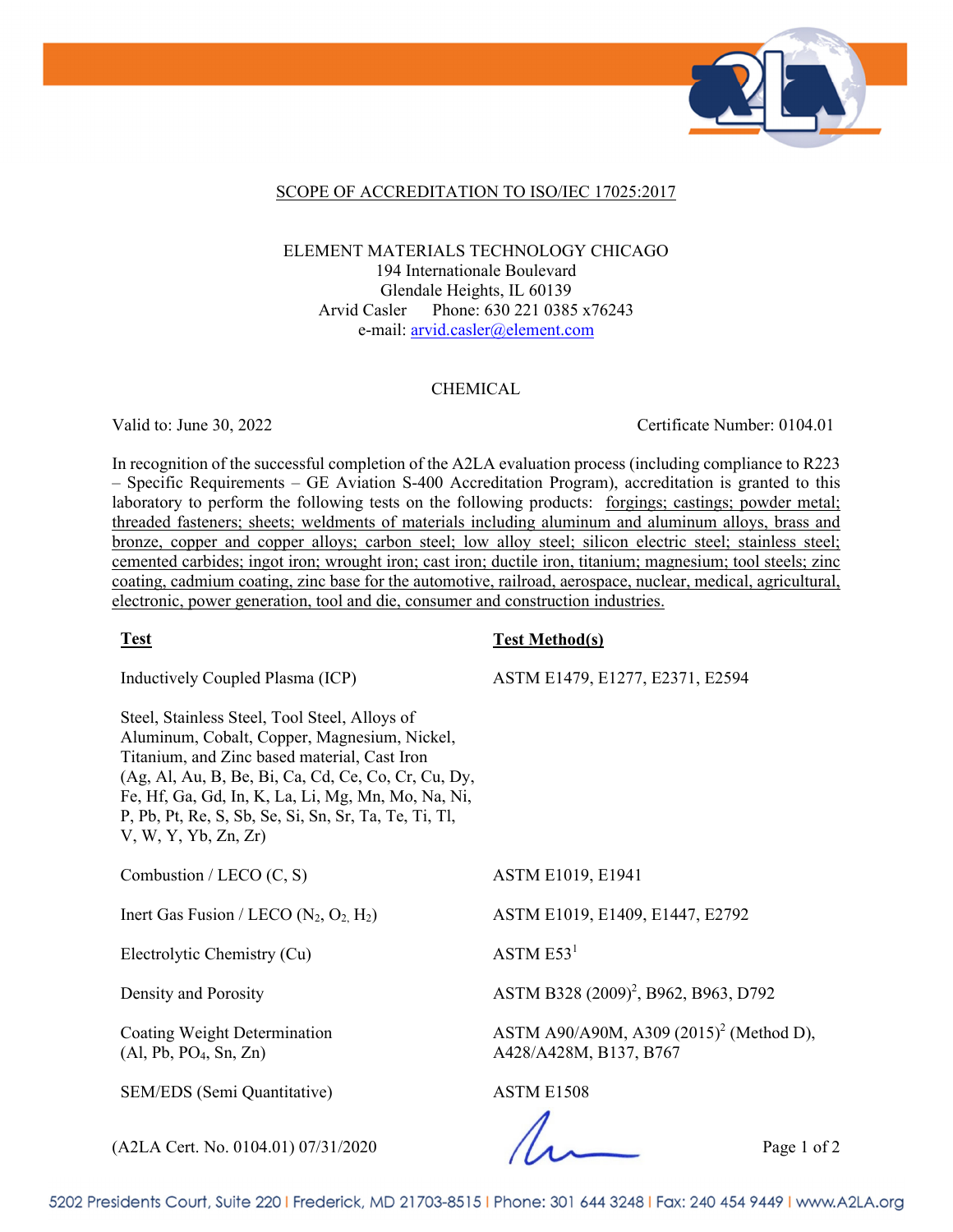#### **Test Test Method(s)**

Carbon and Low Alloy Steel (Al, As, B, C, Co, Cr, Cu, Mn, Mo, Nb, Ni, P, S, Sb, Si, Sn, Ti, V, W, Zr)

Stainless Steel (Al, B, C, Co, Cr, Cu, Mn, Mo, N, Nb, Ni, P, S, Si, Sn, Ti, Ta, V, W)

Aluminum Alloys (B, Ba, Be, Bi, Ca, Cd, Co, Cr, Cu, Fe, Ga, In, Li, Mg, Mn, Na, Ni, P, Pb, Sb, Si, Sn, Ti, V, Zn, Zr)

Nickel Alloys (Al, B, C, Co, Cr, Cu, Fe, Mn, Mo, Nb, Ni, P, S, Si, Ta, Ti, V, W, Zr)

Copper Alloys (Ag, Al, As, B, Be, Bi, C, Cd, Co, Cr, Cu, Fe, Mn, Mg, Ni, P, Pb, S, Sb, Se, Si, Sn, Te, Ti, Zn, Zr)

Zinc Alloys (Al, Cd, Cr, Cu, Fe, In, Mg, Mn, Ni, Pb, Si, Sn)

Cobalt Alloys (Al, C, Cr, Cu, Fe, Mn, Mo, Ni, P, S, Si, V, W)

<sup>1</sup> This method can also be used for copper concentrations less than the ASTM E53 minimum Copper (Cu) purity range of 99.75 – 99.95%.

 $2$  This laboratory's scope contains withdrawn or superseded methods. As a clarifier, this indicates that the applicable method itself has been withdrawn or is now considered "historical" and not that the laboratory's accreditation for the method has been withdrawn.

 $(A2LA$  Cert. No. 0104.01) 07/31/2020

Optical Emission Spectroscopy (OES) ASTM E415, E1086, E1251, E1999, E2209